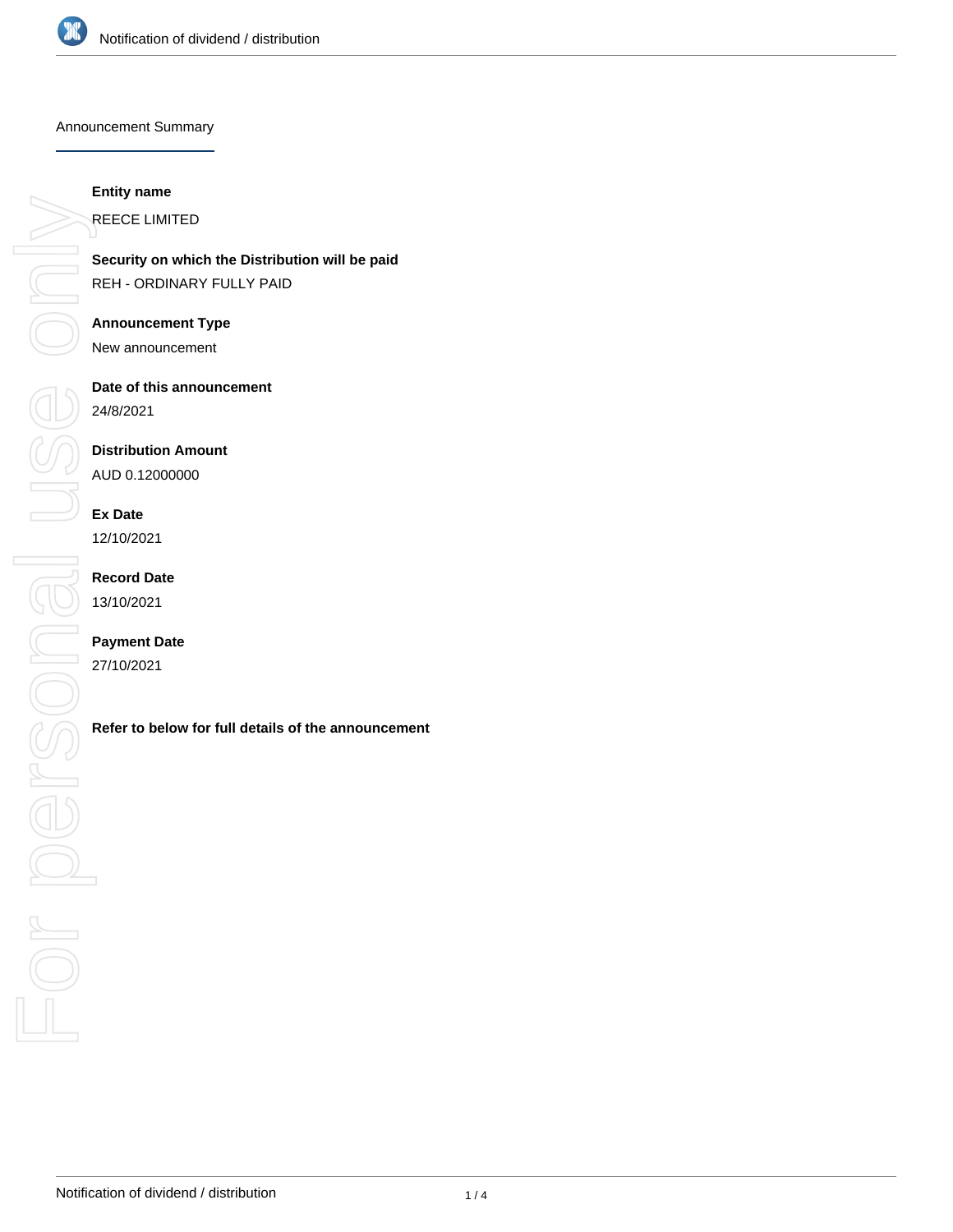

Announcement Details

Part 1 - Entity and announcement details

#### **1.1 Name of +Entity**

REECE LIMITED

**1.2 Registered Number Type** ABN

**Registration Number**

49004313133

**1.3 ASX issuer code**

#### **1.4 The announcement is** New announcement

**1.5 Date of this announcement** 24/8/2021

# **1.6 ASX +Security Code** REH

**ASX +Security Description** ORDINARY FULLY PAID

Part 2A - All dividends/distributions basic details

**2A.1 Type of dividend/distribution** Ordinary

### **2A.2 The Dividend/distribution:**

relates to a period of six months

**2A.3 The dividend/distribution relates to the financial reporting or payment period ending ended/ending (date)** 30/6/2021

#### **2A.4 +Record Date**

13/10/2021

**2A.5 Ex Date** 12/10/2021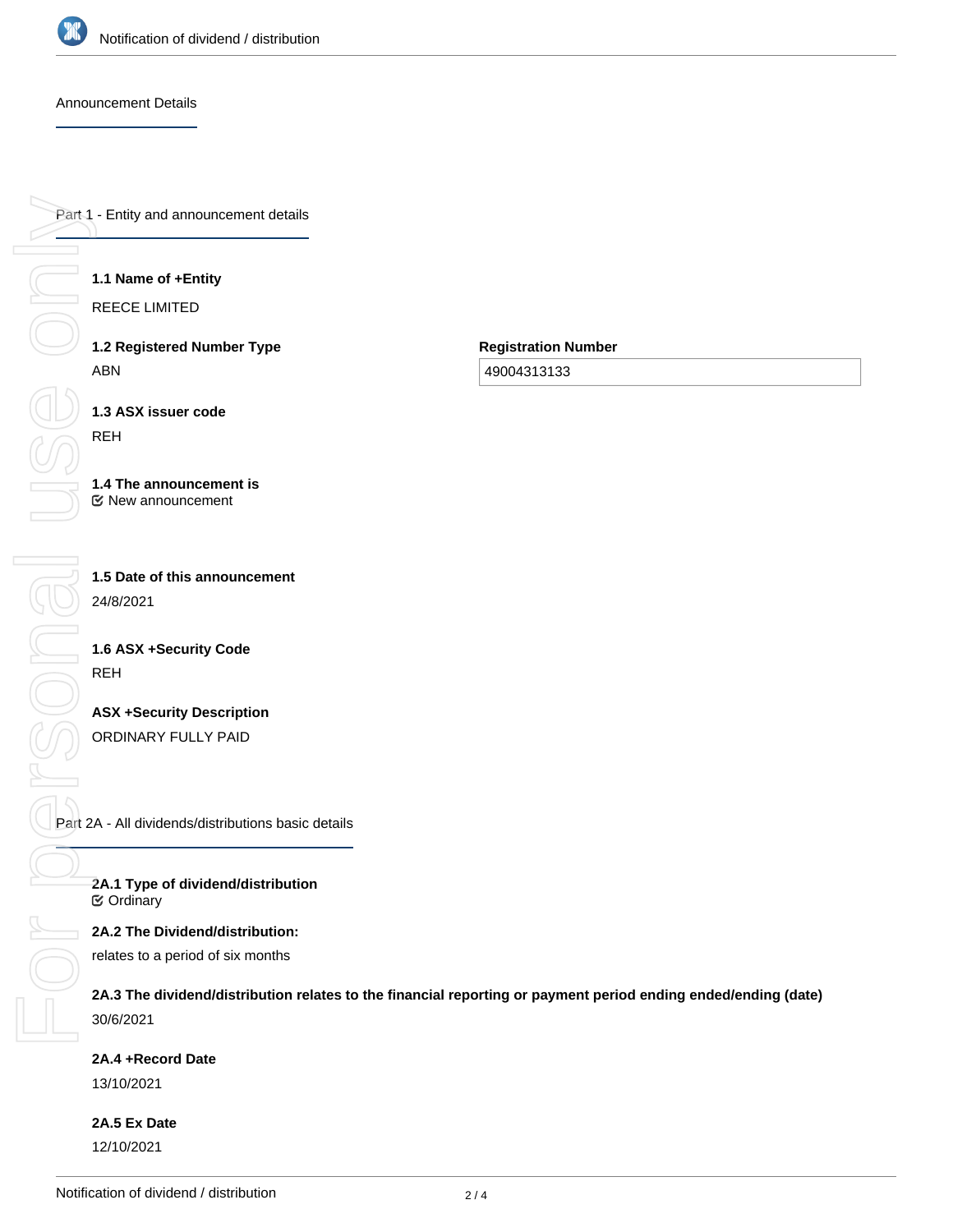#### **2A.6 Payment Date**

27/10/2021

**2A.7 Are any of the below approvals required for the dividend/distribution before business day 0 of the timetable?**

- $\bullet$ **Security holder approval**
- $\bullet$ **Court approval**
- $\bullet$ **Lodgement of court order with +ASIC**
- **ACCC approval**
- **FIRB approval**
- **Another approval/condition external to the entity required before business day 0 of the timetable for the dividend/distribution.**

No

**2A.8 Currency in which the dividend/distribution is made ("primary currency")**

AUD - Australian Dollar

FORSONAL USE ONN **SOLU SONG**  $\frac{1}{\sqrt{2}}$ 

**2A.9 Total dividend/distribution payment amount per +security (in primary currency) for all dividends/distributions notified in this form**

AUD 0.12000000

**2A.10 Does the entity have arrangements relating to the currency in which the dividend/distribution is paid to securityholders that it wishes to disclose to the market?** No

**2A.11 Does the entity have a securities plan for dividends/distributions on this +security?** We do not have a securities plan for dividends/distributions on this security

#### **2A.12 Does the +entity have tax component information apart from franking?** No

Part 3A - Ordinary dividend/distribution

| 3A.1 Is the ordinary dividend/distribution estimated at<br>this time?<br>় No | 3A.1a Ordinary dividend/distribution estimated amount<br>per +security     |
|-------------------------------------------------------------------------------|----------------------------------------------------------------------------|
|                                                                               | AUD                                                                        |
| 3A.1b Ordinary Dividend/distribution amount per<br>security                   |                                                                            |
| AUD 0.12000000                                                                |                                                                            |
| 3A.2 Is the ordinary dividend/distribution franked?<br>$\mathfrak{C}$ Yes     | 3A.2a Is the ordinary dividend/distribution fully franked?<br>$\alpha$ Yes |